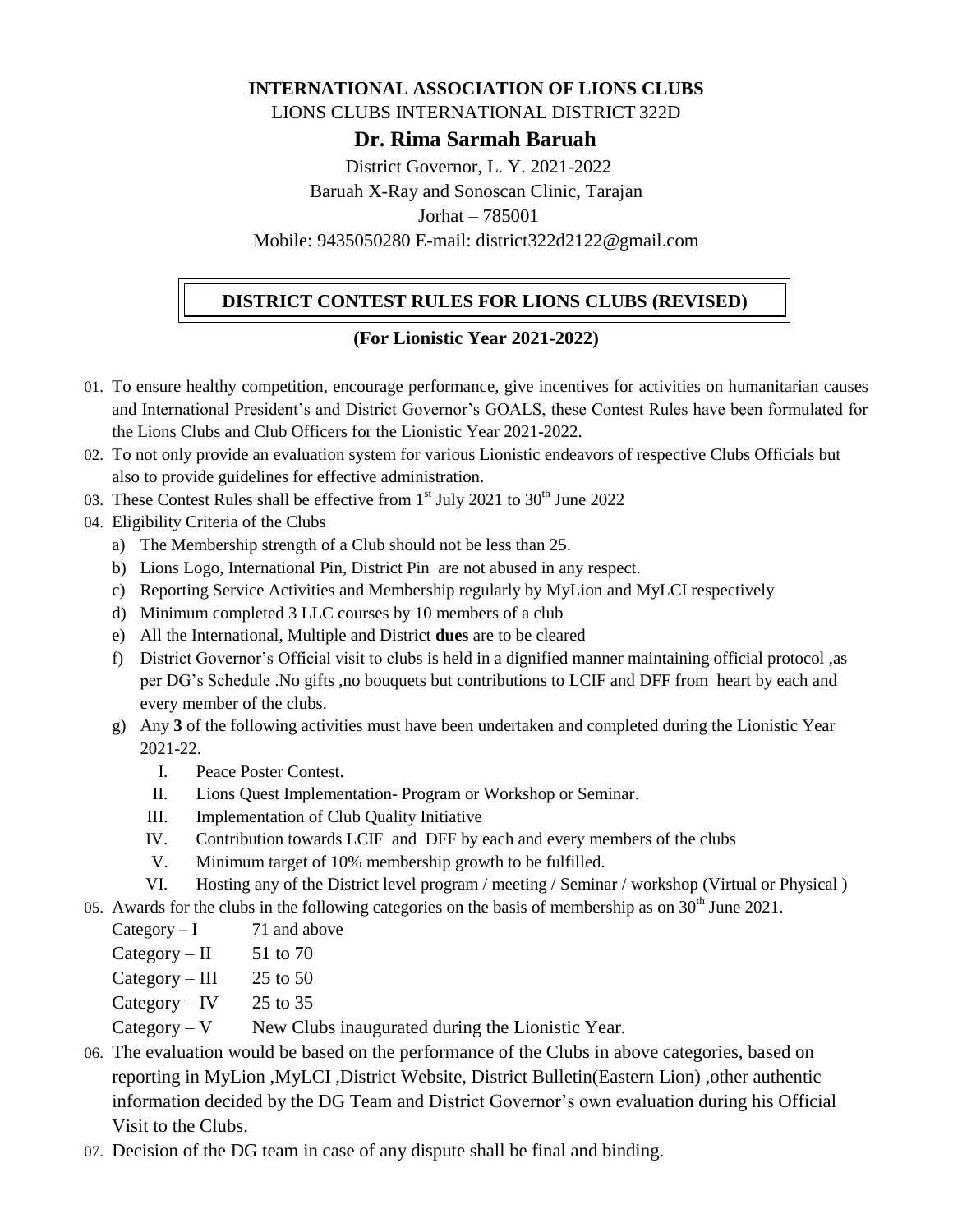P:President T:Treasurer SC: Service Chairperson RC: Region Chairperson

S: Secretary LC: LCIF Chairperson MC: Membership Chairperson ZC : Zone Chairperson

PR: Marketing Chairperson

# **ADMINISTRATION**

# **SUBMISSION OF REPORTS**

| Sl.<br>No. | <b>Activities</b>                                                                         | <b>Targets</b>                                  | <b>Club</b> | ${\bf P}$ | S     | <b>SC</b> | <b>MC</b>                | ZC    | RC    |
|------------|-------------------------------------------------------------------------------------------|-------------------------------------------------|-------------|-----------|-------|-----------|--------------------------|-------|-------|
| 01.        | Monthly Membership Report<br>in MyLCI                                                     | Last day of the<br>month                        | 50          | 30        | 35    |           | 35                       | 30    | 30    |
| 02.        |                                                                                           | On the same day<br>or within two days           | 100         | 50        | 50    | 50        | $\overline{\phantom{a}}$ | 30    | 30    |
|            | Monthly Activity Report<br>through MyLion                                                 | Regular basis up to<br>last day of the<br>month | 75          | 35        | 35    | 35        | $=$                      | 20    | 20    |
| 03.        | <b>Monthly Uploading Success</b><br>Stories in MyLion and in<br>District Website/District | Regular basis up to<br>last day of the          | 150         | 50        | 50    | 50        | 50                       | 40    | 40    |
|            | Facebook                                                                                  | month                                           | 150         | 50        | 50    | 50        | 50                       | 40    | 40    |
| 04.        | Minus point for Non-receipt of<br>any report each month                                   |                                                 | $-100$      | $-50$     | $-50$ | $-50$     | $-50$                    | $-50$ | $-50$ |

# **ACCOUNTS**

| S1<br>No | Activity                                              | Targets               | Club | D |                          | ZС | <b>RC</b> |
|----------|-------------------------------------------------------|-----------------------|------|---|--------------------------|----|-----------|
| 05.      | Monthly Accounts – Admn $\&$<br>Activity (each)       | Within the next month | 10   |   |                          | 10 | 10        |
| 06.      | Half Yearly/Yearly Accounts Admn<br>& Activity (each) | Within 31.01.2022     | 10   |   | --                       | 10 | 10        |
| 07.      | Audited Accounts for Lionistic Yr<br>2020-21          | Within 31.12.2021     | 15   |   | $\overline{\phantom{0}}$ | 10 | 10        |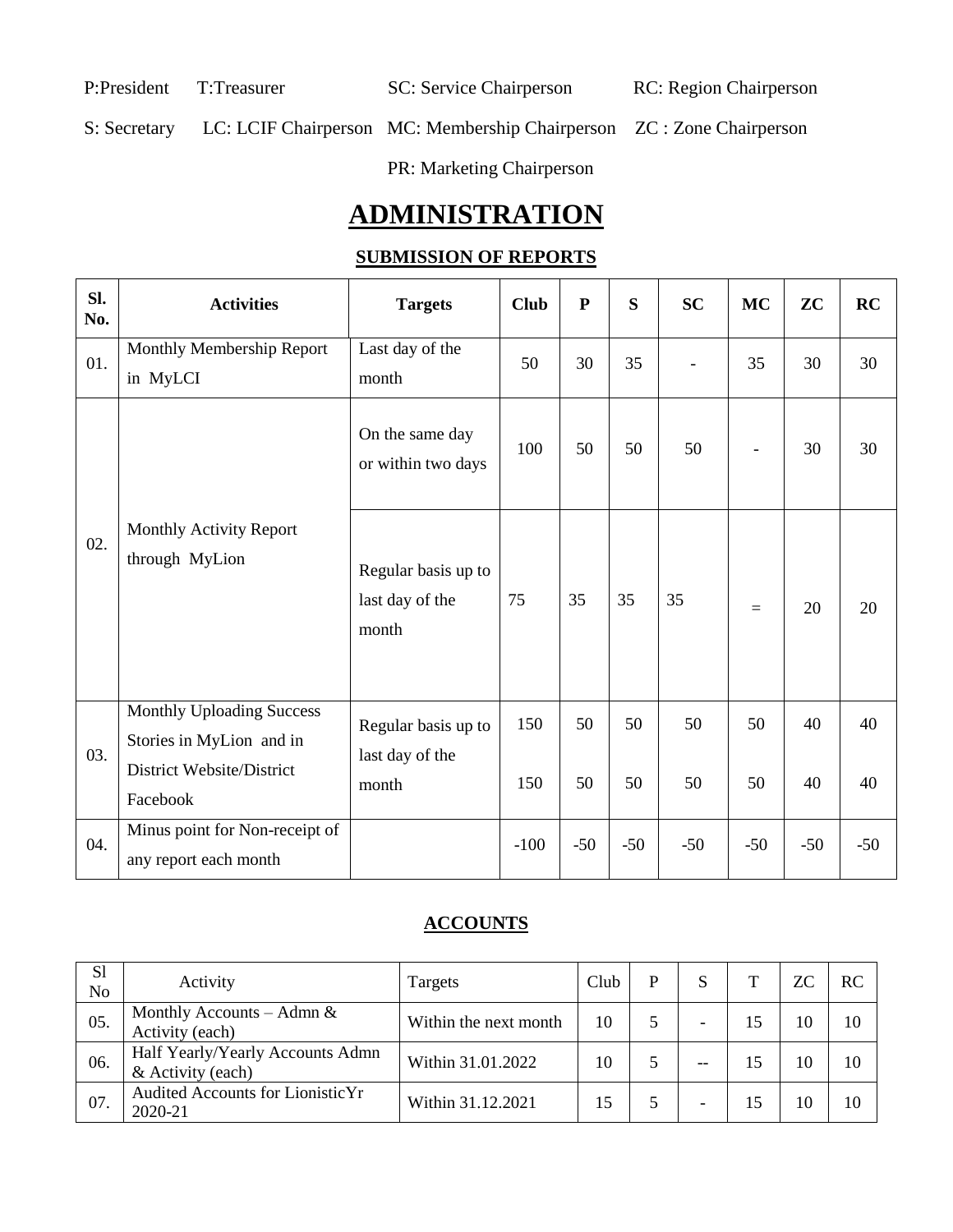### **PAYMENTS OF DUES**

| S1<br>No. | Activity                             | Target                                        | Club | D   | S   | $\mathbf{\mathbf{\mathsf{\Gamma}}}$ | <b>ZC</b> | <b>RC</b> |
|-----------|--------------------------------------|-----------------------------------------------|------|-----|-----|-------------------------------------|-----------|-----------|
| 08.       | <b>Annual International Dues</b>     | Within $30th$ September<br>$2021$ , at a time | 400  | 100 | 100 | 200                                 | 50        | 50        |
| 09.       | <b>Annual Dues District/Multiple</b> | Within $30th$ September<br>$2021$ , at a time | 400  | 100 | 100 | 200                                 | 50        | 50        |

### **DFF AND MJF DONORS**

| S <sub>1</sub><br>N <sub>o</sub> | Activity                  | Target         | Club | p    | S    | T    | LC         | <b>ZC</b> | <b>RC</b> |
|----------------------------------|---------------------------|----------------|------|------|------|------|------------|-----------|-----------|
| 10                               | DFF life Donor            | Each           | 50   | 50   | 50   | 50   | 60         | 50        | 50        |
| 11                               | Progressive DFF Donor     | Each           | 100  | 60   | 60   | 60   | 70         | 60        | 60        |
| 12                               | Diamond DFF Donor         | Each           | 150  | 70   | 70   | 70   | 80         | 70        | 70        |
| 13                               | Knight of DFF             | Each           | 350  | 80   | 80   | 80   | 90         | 80        | 80        |
| 14                               | One Star Commandant       | Each           | 400  | 90   | 90   | 90   | 100        | 90        | 90        |
| 15                               | Two Star Commandant       | Each           | 450  | 100  | 100  | 100  | <b>150</b> | 100       | 100       |
| 16                               | % DFF Club                |                | 1000 | 500  | 500  | 500  | 750        | 500       | 500       |
| 17                               | <b>MJF</b> Donor          | Each           | 500  | 200  | 200  | 200  | 350        | 200       | 200       |
| 18                               | Progressive MJF Donor     | Each           | 800  | 400  | 400  | 400  | 600        | 400       | 400       |
| 19                               | <b>Contributions Each</b> | US\$10-49      | 25   | 25   | 25   | 25   | 50         | 25        | 25        |
| 20                               |                           | <b>US\$50</b>  | 100  | 100  | 100  | 100  | 150        | 100       | 100       |
|                                  | Lions Share Pins Each     | <b>US\$100</b> | 200  | 200  | 200  | 200  | 250        | 200       | 200       |
|                                  |                           | <b>US\$200</b> | 300  | 300  | 300  | 300  | 350        | 300       | 300       |
| 21                               | Model Club                | Each           | 5000 | 1000 | 1000 | 1000 | 3000       | 1000      | 1000      |

### **REGISTRATION**

| Sl.<br>No. | <b>Target</b>                                                      | <b>Club</b> | D   | S   | T   | LC  | ZC  | RC  |
|------------|--------------------------------------------------------------------|-------------|-----|-----|-----|-----|-----|-----|
| 22         | Registration under Societies Act/Renewal/Exemption<br>under IT Act | 500         | 200 | 200 | 200 | 300 | 200 | 200 |
| 23         | <b>Registration Under FCRA</b>                                     | 500         | 200 | 200 | 200 | 300 | 200 | 200 |
| 24         | DFF Grant                                                          | 300         | 100 | 100 | 100 | 200 | 100 | 100 |
| 25         | <b>LCIF Grant</b>                                                  | 500         | 50  | 150 | 150 | 300 | .50 | 150 |

# **FUND RAISING (ONLINE/PHYSICAL)**

| Sl.<br>No. | Target                                                                                                 | Club |            |     | ட   |
|------------|--------------------------------------------------------------------------------------------------------|------|------------|-----|-----|
| 26         | Net Fund Raising Rs. 5000.00 per member                                                                | 200  | 150        | 150 | 150 |
| 27         | For additional Rs. 5000.00 beyond the total of the above                                               | 200  | 150        | 150 | 150 |
| 28         | Getting Land or any Grant from Govt./Semi Govt./Corporate Body(CSR)<br>(Value Minimum Rs. 3,00,000.00) | 500  | <b>200</b> | 200 | 200 |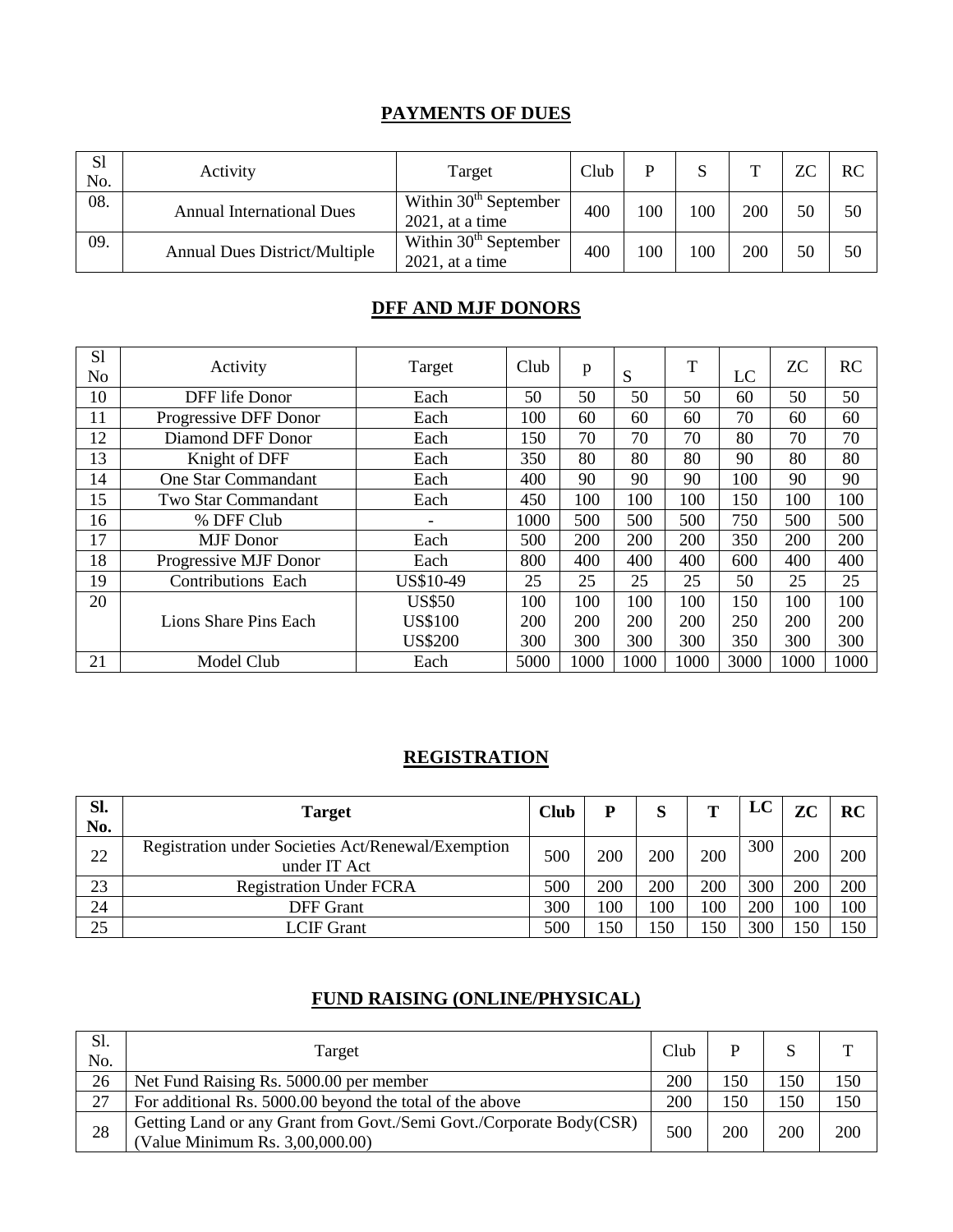### **CLUB MEETINGS (VIRTUAL/PHYSICAL)**

| S <sub>1</sub><br>No | Activity                        | Target                | Club | D   |     |     | ZС  | RC  |
|----------------------|---------------------------------|-----------------------|------|-----|-----|-----|-----|-----|
| 29.                  | Each Club Meeting               |                       | 10   | 10  | 10  | 10  | -   |     |
| 30.                  | <b>Installation of New BOD</b>  | Within 30 thJuly 2021 | 20   | 20  | 20  | 20  | 10  | 10  |
| 31.                  | DG's Official Visit to the Club |                       | 200  | .50 | 150 | 150 | 100 | 100 |
| 32.                  | RC/ZC's official Visit to Club  | Each                  | 50   | 50  | 50  | 50  | 50  | 50  |

# **MEMBERSHIP GROWTH / CLUB EXTENSION / RETENTION**

| S <sub>1</sub><br>N <sub>o</sub> | Activity                                               | Target     | Club | P   | S   | $\mathbf{T}$ | MC  | ZС  | RC  |
|----------------------------------|--------------------------------------------------------|------------|------|-----|-----|--------------|-----|-----|-----|
| 33                               | Sponsoring New Lions Club                              | Each       | 150  | 150 | 150 | 150          | 200 | 100 | 100 |
| 34                               | Sponsoring a specialty club                            | Each       | 200  | 200 | 200 | 200          | 250 | 100 | 100 |
| 35                               | Sponsoring Leo Club                                    | Each       | 150  | 150 | 150 | 150          | 200 | 100 | 100 |
| 36                               | 100% Retention of members by name                      |            | 500  | 300 | 300 | 300          | 350 | 200 | 200 |
| 37                               | Induction of new member                                | Per member | 30   | 30  | 30  | 30           | 50  | 30  | 30  |
| 38                               | Minimum 10% sustainable Membership<br>Growth 2021-2022 |            | 300  | 200 | 200 | 200          | 200 | 100 | 100 |
| 39                               | Additional point for induction of per Female           |            | 40   | 40  | 40  | 40           | 50  | 40  | 40  |
| 40                               | <b>Spouse Members</b>                                  | Per member | 35   | 35  | 35  | 35           | 50  | 35  | 35  |
| 41                               | Orientation of new members                             | Each       | 100  | 100 | 100 | 100          | 150 | 100 | 100 |

# **FORMS**

| No. | Activity                                                                                                       | Target            | Club |
|-----|----------------------------------------------------------------------------------------------------------------|-------------------|------|
| 42. | PU 101 to International & DG. With a copy<br>to DG E with Membership List and<br>Photographs of PST $& 1st VP$ | Within 10.05.2021 | 500  |

### **ATTENDING DISTRICT OFFICIAL MEETING / PROGRAMS (VIRTUAL/ PHYSICAL)**

| 43. | <b>Attending Zonal Advisory Meet/Regional</b><br>Meet / PST Schooling / Multiple PST<br>Training / Schooling / Cabinet Installation or<br>any other District Level Programme (each) | Five points each to club for each member as per<br>registration other than PST who will get<br>additional ten points each |
|-----|-------------------------------------------------------------------------------------------------------------------------------------------------------------------------------------|---------------------------------------------------------------------------------------------------------------------------|
|-----|-------------------------------------------------------------------------------------------------------------------------------------------------------------------------------------|---------------------------------------------------------------------------------------------------------------------------|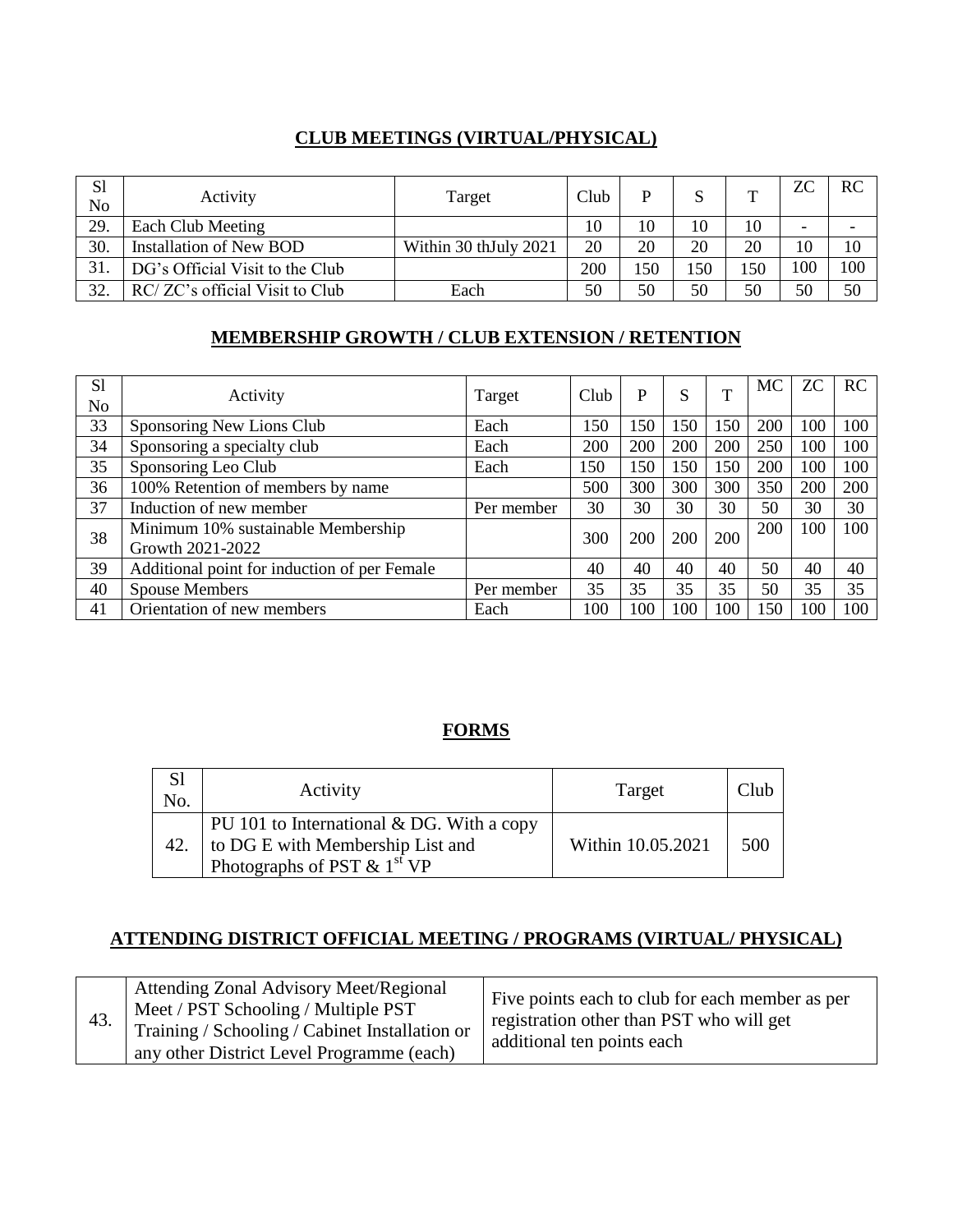### **ATTENDING DISTRICT/MULTIPLE/INTERNATIONAL CONVENTION (VIRTUAL/ PHYSICAL)**

| 44. | Attending International/Area Forum / Multiple<br>convention. All India Lions Meet, Region Institute | Fifteen points to each club for each member as per<br>registration. Twenty points each for PST |
|-----|-----------------------------------------------------------------------------------------------------|------------------------------------------------------------------------------------------------|
|     | or any Programme at Multiple Levels.                                                                |                                                                                                |
|     |                                                                                                     |                                                                                                |
| 45. | <b>Attending District Conference</b>                                                                | Five points to Clubs for each delegate (Full Quota of                                          |
|     |                                                                                                     | Delegates) as per Registration and also three points                                           |
|     |                                                                                                     | to each Club for each additional member as per                                                 |
|     |                                                                                                     | registration.                                                                                  |

# **HOSTING DISTRICT/MULTIPLE/REGIONAL/ZONAL/DISTRICT LEVEL PROGRAMME/ MEETING (VIRTUAL /PHYSICAL)**

| SI.<br>No. | <b>Targets</b>                                                                                                                                                 | <b>Club</b> | P   | S   | T   |
|------------|----------------------------------------------------------------------------------------------------------------------------------------------------------------|-------------|-----|-----|-----|
| 46.        | Hosting Regional Meet/Zonal Meet/Seminar on different subjects/<br>Leadership Development Programme/District Level Programme<br>Including women symposium etc. | 50          | 50  | 50  | 50  |
| 47         | <b>Hosting District Conference</b>                                                                                                                             | 100         | 100 | 100 | 100 |
| 48.        | Hosting Cabinet Meeting/Cabinet Installation/Pre Cabinet Meeting                                                                                               | 40          | 40  | 40  | 40  |
| 49.        | <b>Hosting Multiple Council Meeting</b>                                                                                                                        | 100         | 100 | 100 | 100 |
| 50.        | <b>Hosting Multiple Convention</b>                                                                                                                             | 300         | 300 | 300 | 300 |
| 51.        | Hosting any International Programme/Meet                                                                                                                       | 500         | 500 | 500 | 500 |
| 52.        | <b>Hosting District Schooling</b>                                                                                                                              | 100         | 100 | 100 | 100 |

### **CLUB BULLETIN, WEBSITES & PR ACTIVITIES**

| S <sub>1</sub><br>No. | Target                                                                                                                                       | Club | D   | S   | PR  |
|-----------------------|----------------------------------------------------------------------------------------------------------------------------------------------|------|-----|-----|-----|
| 53.                   | Each Bulletin                                                                                                                                | 40   | 40  | 40  | 40  |
| 54.                   | Each Newsletter                                                                                                                              | 20   | 20  | 20  | 20  |
| 55.                   | MyLion/Face book/District website (Supported by videos and<br>clips)Media Coverage/each coverage to be supported by paper<br>Clipping (Each) | 100  | 100 | 100 | 200 |

### **CLUB RECORDS**

| Maintaining all necessary records-to be shown to DG<br>56.<br>on her/his official visit to club | Upto 100 points to each as may be assessed by<br>DG. |
|-------------------------------------------------------------------------------------------------|------------------------------------------------------|
|-------------------------------------------------------------------------------------------------|------------------------------------------------------|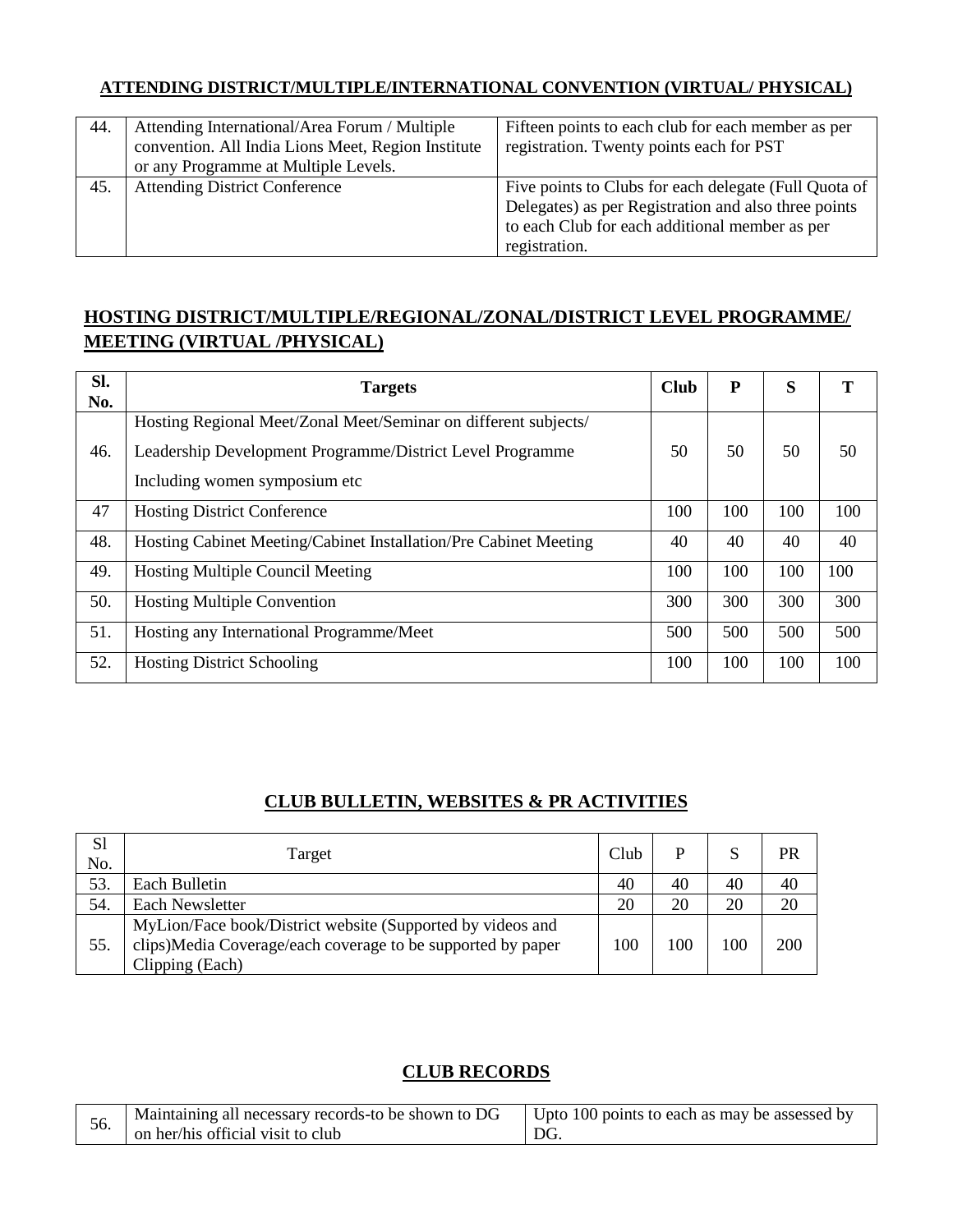### **OFFICIAL VISIT TO CLUBS BY DG**

57. Arrangements of DG's visit to club Upto 500 points to each as may be assessed by DG.

# **SERVICE**

# **GLOBAL CAUSES:**

| <b>SL</b>      | <b>NATURE OF ACTIVITIES</b> | <b>SPECIFIC</b> | <b>LIMITATIONS</b> | POINTS TO CLUB     |
|----------------|-----------------------------|-----------------|--------------------|--------------------|
| N <sub>O</sub> |                             | <b>SCHEDULE</b> |                    | <b>PST AND</b>     |
|                |                             |                 |                    | <b>SERVICE</b>     |
|                |                             |                 |                    | <b>CHAIRPERSON</b> |
| 58             | <b>Childhood Cancer</b>     | September       | Each               | 25                 |
|                | Awareness                   | February        |                    |                    |
| 59             | Vision                      | October         | Each               | 25                 |
| 60             | <b>Diabetes</b>             | November        | Each               | 25                 |
| 61             | Hunger                      | January         | Each               | 25                 |
| 62             | Environment                 | April           | Each               | 25                 |

# **ONE MULTIPLE ONE ACTIVITY:**

| <b>SL</b><br>NO. | <b>NATURE OF ACTIVITIES</b> | <b>SPECIFIC</b><br><b>SCHEDULE</b>                         | <b>LIMITATIONS</b>               | POINTS TO<br><b>CLUB PST AND</b>           |
|------------------|-----------------------------|------------------------------------------------------------|----------------------------------|--------------------------------------------|
|                  |                             |                                                            |                                  | <b>SERVICE /LCIF</b><br><b>CHAIRPERSON</b> |
| 63               | Joy of Giving               | $15th$ August<br>2021 and every<br>$15th$ of each<br>Month | As per LCIF and DFF Contribution |                                            |
| 64               | <b>Blood Donation</b>       | $2-9th$ October                                            | Each                             | 25                                         |
| 65               | <b>Walk out of Diabetes</b> | $14^{th} - 27^{th}$<br>November<br>2021                    | Each                             | 25                                         |
| 66               | Relieving the Hunger        | $16-27$<br>January <sub>2022</sub>                         | Each                             | 25                                         |
| 67               | Health and Dignity for      | 8-14 March                                                 | Each                             | 25                                         |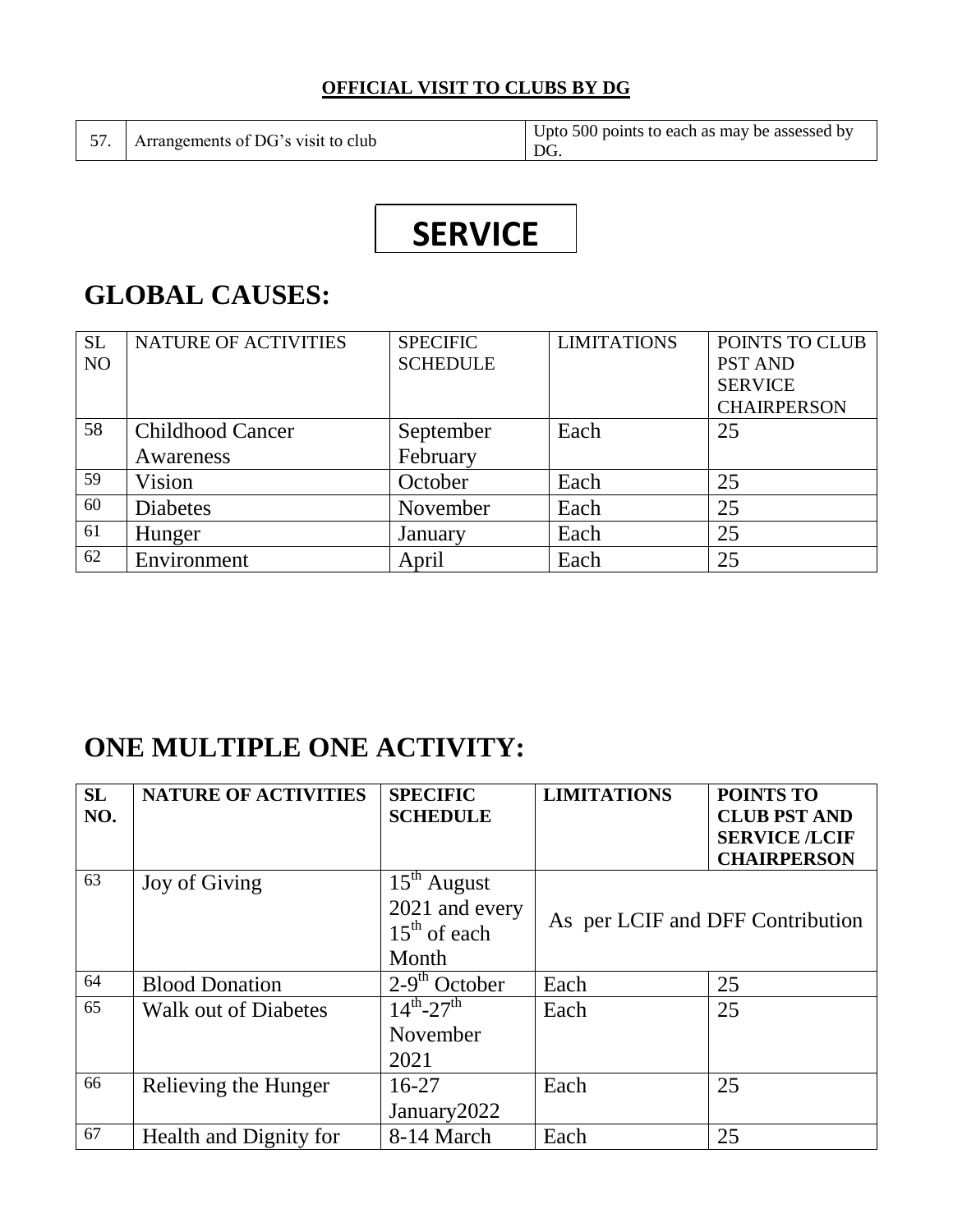Her 2022

# **ONE DISTRICT ONE ACTIVITY**

| <b>SI</b> | <b>NATURE OF</b>                                         | <b>SPECIFIC</b>                                 | <b>LIMITATION</b> | <b>POINTS TO</b>                            |
|-----------|----------------------------------------------------------|-------------------------------------------------|-------------------|---------------------------------------------|
| No.       | <b>ACTIVITES</b>                                         | <b>SCHEDULE</b>                                 |                   | <b>CLUB PST AND</b><br><b>SERVICE /LCIF</b> |
|           |                                                          |                                                 |                   | <b>CHAIRPERSON</b>                          |
| 1.        | <b>Stop Diabetes</b>                                     | <b>Last Week</b><br>of Each<br>Month<br>2021-22 | Each              | 25                                          |
| 2.        | <b>Give Blood Save</b><br>Life                           | First week<br>of Each<br>Month2021-<br>22       | Each              | 25                                          |
| 3.        | Global warming<br><b>Global Warning</b>                  | March April<br>May &June<br>2022                | Each              | 25                                          |
| 4.        | Giving is Service,<br>Giving returns<br><b>Blessings</b> | $15-25$ of<br>each Month                        | Each              | 25                                          |
| 5.        | Animal welfare and<br>wildlife awareness                 | 1 October<br>2021<br>to $31st$<br>March2022     | Each              | 25                                          |
| 6.        | Relieving Hunger                                         | January 2022                                    | Each              | 25                                          |

# **DISTRICT ACTIVITIES**

| Sl.<br>No. | <b>NATURE OF ACTIVITIES</b>                | <b>LIMITATION</b> | <b>POINTS TO</b><br><b>CLUB/PST</b> |
|------------|--------------------------------------------|-------------------|-------------------------------------|
| 68         | Local need based signature service project | Each              | 150                                 |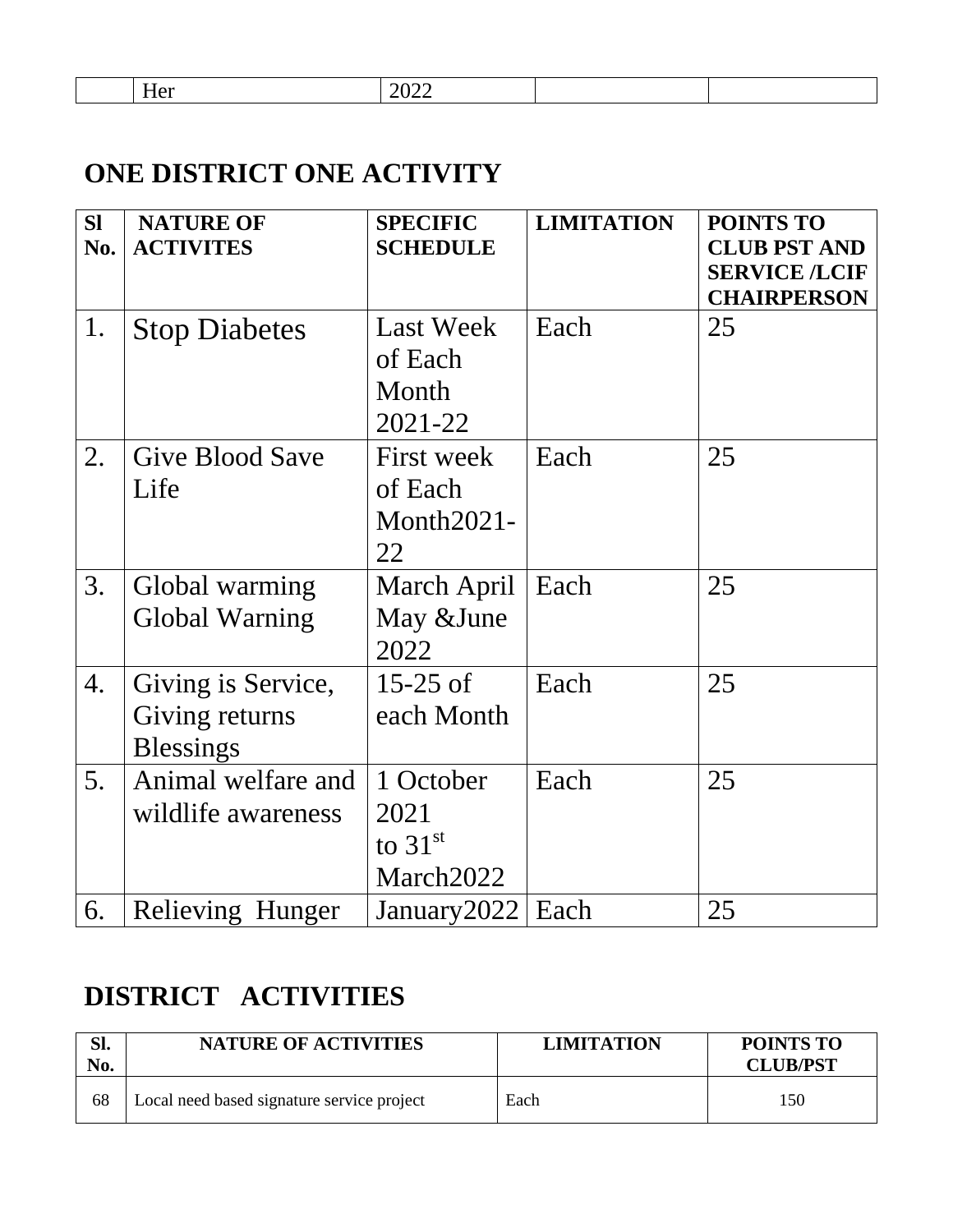| 69 | Permanent Service Projects          | Each | 200 |
|----|-------------------------------------|------|-----|
| 70 | <b>Permanent Service Activities</b> | Each | 100 |
| 71 | Adopt Village Empower Village       | Each | 100 |

# **HEALTH RELATED ACTIVITIES**

| 72 | Diabetes related – (Diabetes Stride, Diabetic   | Each            | 50 |
|----|-------------------------------------------------|-----------------|----|
|    | Diet Cooking Competition, Walking               |                 |    |
|    | Zone, Open gym etc)                             |                 |    |
| 73 | Blood Grouping, Donation (through blood bank    | Each            | 50 |
|    | or Hospital/Nursing Home, through Club or by    |                 |    |
|    | members of the club)                            |                 |    |
| 74 | COVID 19 related service (Vaccination,          | Each            | 50 |
|    | Oxygen cylinder distribution, Oxy               |                 |    |
|    | bank, Mask, Sanitizer Distribution etc)         |                 |    |
| 75 | Vision - Eye screening, Eye donation, Cornea    | Each            | 50 |
|    | grafting, Free spectacle distribution, Diabetic |                 |    |
|    | retinopathy , Free IOL operation                |                 |    |
| 76 | Physically handicapped artificial limb          | Each            | 50 |
| 77 | <b>Hearing Aids</b>                             | Each            | 50 |
| 78 | Yoga Camp /Natural Cure camp                    | Each (Minimum   | 50 |
|    |                                                 | beneficiary 10) |    |

# **SEMINAR, SYMPOSIUM AND WORKSHOP (VVIRTUAL/PHYSICAL)**

| 79 | Any seminar, workshop, awareness, programme like<br>diabetes detection, blood donation, eye-pledge, New<br>Voice Symposium, Childhood cancer, Zero wastage drug<br>abuse, Environment (like global warming, pollution etc),<br>Rain water Harvesting, Disasters (like flood, earthquake<br>etc.) management, New voice Symposium etc | Each | 100 |
|----|--------------------------------------------------------------------------------------------------------------------------------------------------------------------------------------------------------------------------------------------------------------------------------------------------------------------------------------|------|-----|
| 80 | Hands on training and workshop on MyLion, MyLCI, LLC                                                                                                                                                                                                                                                                                 | Each | 50  |
| 81 | Peace Poster Contest/Lions Quest(TTW, EMEL, Parent's<br>Seminer                                                                                                                                                                                                                                                                      | Each | 50  |

# **COMMUNITY SERVICES/ CULTURE CELEBRATIONS**

| 82 | Any Community welfare program including<br>family welfare, female literacy, etc | Each camp | 20 |
|----|---------------------------------------------------------------------------------|-----------|----|
| 83 | Organization of any cultural festival/Social<br>activities                      | Each      |    |
| 84 | Celebration of National event or important day                                  | Each      | 10 |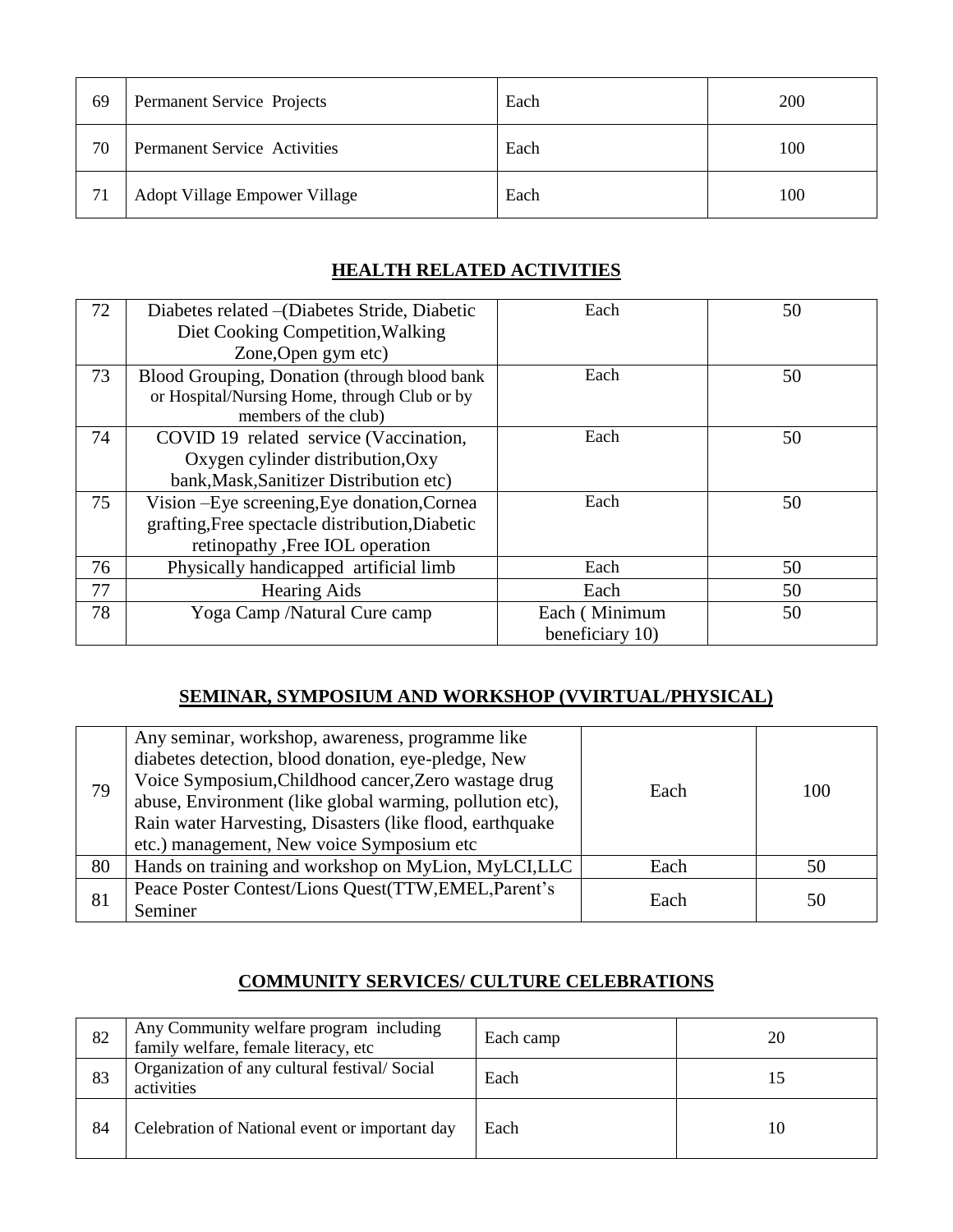# **EDUCATIONAL/ SPORTS**

| 85 | <b>Vocational Training Program</b>                                                                                                     | Minimum 15 each camp                    | 50 |
|----|----------------------------------------------------------------------------------------------------------------------------------------|-----------------------------------------|----|
| 86 | Any Educational program including, scholarship<br>to poor/needy/meritorious students and also<br>handicapped up to carrier completion. | Minimum Rs. 500/ per<br>$months - each$ | 50 |
| 87 | Sports Development program                                                                                                             | Each                                    | 50 |
|    |                                                                                                                                        |                                         |    |

### **EMERGENCY SERVICES**

| 88 | Alert/ Natural Calamity/ Disaster Management<br>with supporting evidence | $\overline{\phantom{0}}$<br>Each camp |  |
|----|--------------------------------------------------------------------------|---------------------------------------|--|
|----|--------------------------------------------------------------------------|---------------------------------------|--|

### **MAINTENANCE OF PERMANENT PROJECTS**

| 89 | Maintenance of own Club Service Centre                                                                       |      | .50 |
|----|--------------------------------------------------------------------------------------------------------------|------|-----|
| 90 | Maintenance of permanent project which are<br>continuing to be undertaken by the club and<br>well maintained | Each | 100 |

### **OTHER SERVICES**

| 91 | Adoption of<br>Slum/Hospital/School/Orphanage/Street<br>children and women                                          | Each | 100 |
|----|---------------------------------------------------------------------------------------------------------------------|------|-----|
| 92 | Animal welfare and Wildlife Awareness<br>Activities                                                                 | Each | 100 |
| 93 | Preservation of history of Local historical sites                                                                   | Each | 100 |
| 94 | Any livelihood project/ Program/ Camp which<br>is in rural or tribal areas                                          | Each | 100 |
| 95 | Organizing meaningful Innovative Service<br>Project                                                                 | Each | 250 |
| 96 | Any other service project not mentioned in the<br>contest rule but considered by DG to be given<br>due recognition. | Each | 200 |

### **NEW PROJECT INAUGURATED BY DISTRICT GOVERNOR**

97 Any new project inaugurated by DG Each 600

### **PROPOSED AWARDS BY THE DISTRICT**

### **ADMINISTRATIVE AWARDS FOR CLUBS IN EACH CATEGORY: I, II, III & IV**

- 
- 
- 
- 
- 
- 01. Best Club 02. Best President
- 03. Best Secretary 04. Best Treasurer
- 05. Second Best Club 06. Second Best President
- 07. Second Best Secretary 08. Second Best Treasurer
- 09. Best Club in Fund Raising 10. Best Club in Membership Growth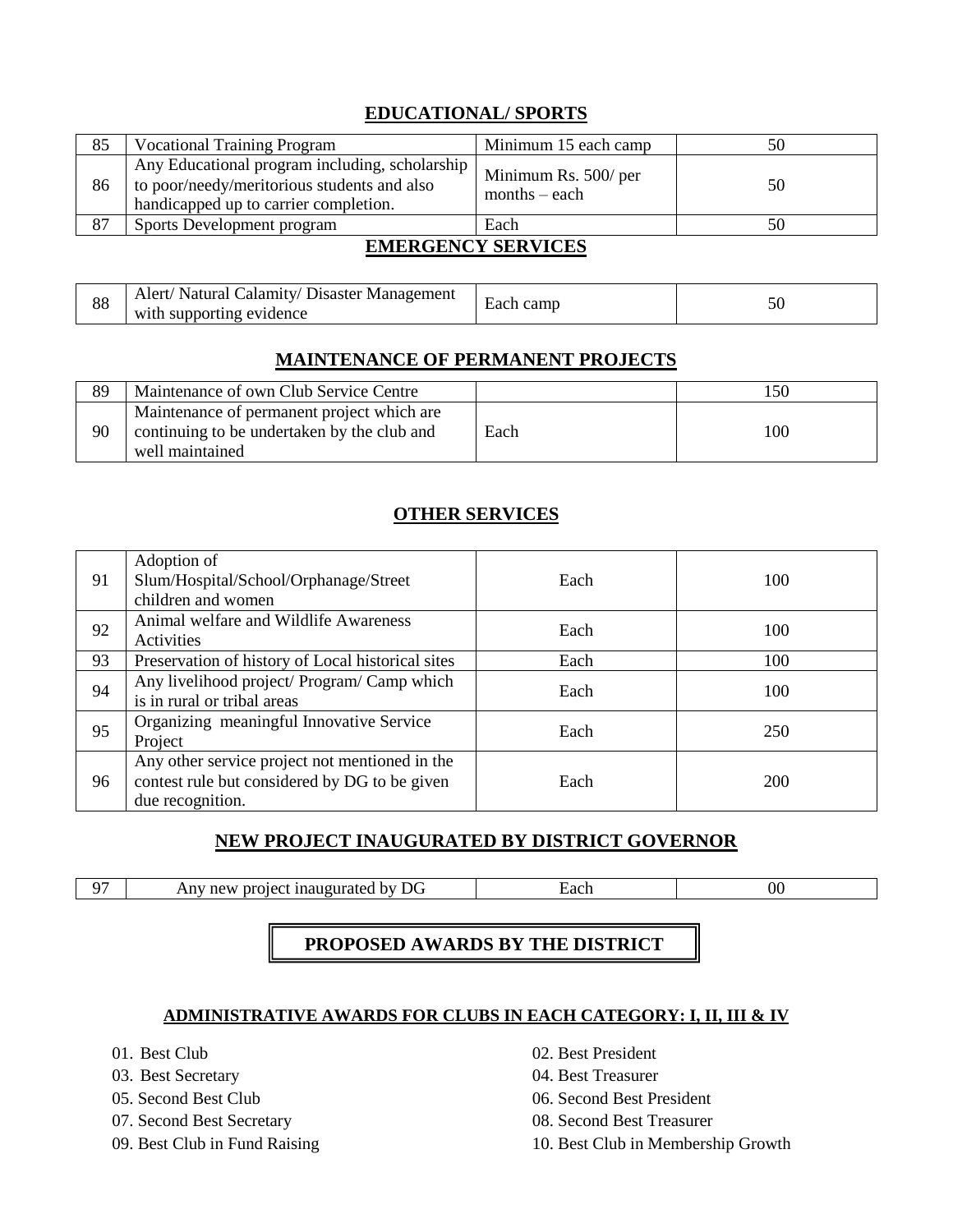11. Best Club in MJF Contribution 12. Best Club in DFF Contribution 13. Best Club in Club Extension 14. Best Marketing Officer 15. Best Club in e-communication 16. Best Club in Maintaining Club Records 17. Best Club in Media Coverage 18. Best Club in organizing District Governor's official Visitation. 19.Best Club in reporting and uploading stories 20. Best Club in Bulletin 21. Best Service Chairperson 22 Best Membership Chairperson 23. Best LCIF Chairperson. 24.Best Leadership Chairperson 25 Best GAT Team **AWARDS FOR HOSTING (VIRTUAL/PHYSICAL)** 26. District Conference 27. Cabinet Installation 28. Pre-Cabinet Meeting 29 Cabinet Meeting 30.District Schooling 31. Multiple Convention 32 Multiple Council Meeting 33. Sports Meets 34. Lions Quest 35. Zone Meet. 36. Region Meet.

#### **AWARDS FOR IMPLEMENTATION (CLUB LEVEL)**

| 1.COI                 | <b>2. New Member Orientation</b> | 3. My Club My Way |
|-----------------------|----------------------------------|-------------------|
| <b>4. Lions Quest</b> | <b>5. Peace Poster Contest</b>   |                   |
|                       | <b>LEO AWARDS</b>                |                   |
|                       |                                  |                   |

| 37. Best Leo Club | 38. Best Leo P/S/T | 39. Second Best Leo P/S/T |
|-------------------|--------------------|---------------------------|
|                   |                    |                           |

40. Best Leo Advisor

### **SERVICE ACTIVITIES AWARDS FOR CLUBS IN CATEGORY I, II, III & IV**

| <b>EVERICLON</b> LWLDDG                                     |                                                |  |  |  |
|-------------------------------------------------------------|------------------------------------------------|--|--|--|
| 55. Best club in COVID Service                              | 56. Best Club in District Goals Implementation |  |  |  |
| 53. Best Club in PR Activities                              | 54. Best Club in Blood Donation                |  |  |  |
| 51. Highest IOL Operation (Club not having Eye Hospital)    | 52. Best Club Diabetes Projects                |  |  |  |
| 49. Best Club in Sports Activities                          | 50. Best Club in Environmental activities      |  |  |  |
| 47. Best Club in Youth Welfare Activities                   | 48. Best New Permanent Project                 |  |  |  |
| 45. Best Innovative Service Project                         | 46. Best Club in Activities for Women          |  |  |  |
| 43. Best Club in Peace Poster Contest                       | 44. Best Club in Permanent Project             |  |  |  |
| 41. Best Club in Local need based signature service project | 42. Best Club in Lions Quest                   |  |  |  |

### **EXTENSION AWARDS**

59. DG's Gold Medal for Sponsoring Two New Lions Clubs. 60. Club Sponsoring Branch Club / New Leo 61 Sponsoring New Leo Lion Club 62. Lions Club /Specialty Club

57. Club Sponsoring New Lions Club 58. Club Sponsoring New Leo Club